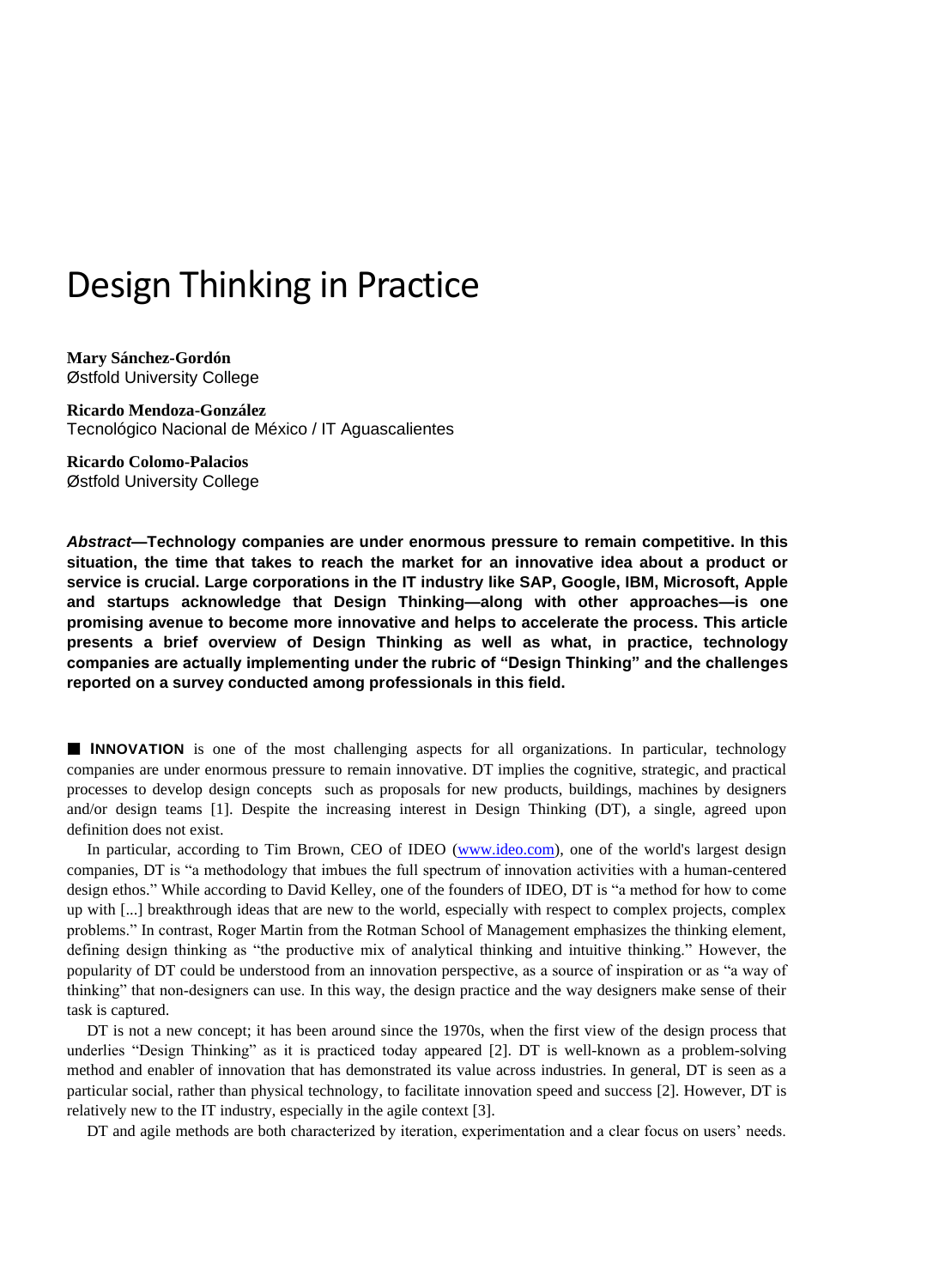However, DT should not be confused with agile methods because they do not necessarily foster an innovative approach. Agile methods tend to focus primarily on activities within production processes while DT offers an innovative way of thinking based on divergence and convergence throughout a mixture of activities (e.g., iteration, and experimentation), skills (e.g., ability to visualize), orientations (e.g., gestalt view; tolerance for ambiguity), and logics (e.g., abductive reasoning) [4]. DT, by its nature, allows constant communication among development teams, stakeholders, and target users including different kinds of methods and tools that gather useful information in order to cover users' needs. In this way, DT contributes to discover new aspects of the market, and triggers creative ideas and solutions (i.e., improved quality of choices available).

Agile methods and DT are not the same, but they can be complementary. Some mixed approaches adopted by practitioners around the world are i) Dschool, and SCRUM, or Lean, ii) IDEO and SCRUM, or Lean, and iii) ISO 9241-210: 2010 and SCRUM, Agile, or Lean [5]. Indeed, the success of the DT process has been proven in many technology companies, from large corporations like SAP, Google, IBM, Microsoft, Apple to startups [6]. Google Ventures provides a set of case studies (see [https://sprintstories.com/tagged/case-study\)](https://sprintstories.com/tagged/case-study) from teams around the world.

However, the DT impact in companies may vary according to (because of) their capabilities and combinations of different DT approaches into their home-grown processes. Taking into account the growing interest in DT approaches, their expected impact in the future, and given that an academic understanding and research of this phenomenon is very limited, this article describes a brief overview of DT. Then, we present the findings from a survey devoted to investigate what, in practice, technology companies are actually implementing under the rubric of "Design Thinking", and the challenges they face in implementing it. The survey results reveal that the main goal is to develop a user-oriented product/service. DSchool, IDEO, and Google Design Sprint are the most reported DT approaches. However, there was no clear distinction among the perceived implementation challenges by practitioners in this survey.

## APPROACHES FOR DT

The DT process consists of a set of stages which differ in definition from institution to institution. Although there are different levels of detail and focus in the various approaches of DT, a flexible 3-stages process —data gathering, idea generation and testing— can be discerned along with a common set of tools and prescribed ways of thinking [7].

**Table 1** shows six popular DT approaches. The first three are well-known in the traditional design domain. These approaches have been proposed by IDEO, Stanford Design School and Hasso Plattner Institute at the University of Potsdam. Indeed, they have served as an inspiration for IBM and Google approaches which emerged in the IT industry. All of them include a wide variety of tools ready to use in order to support the DT process. However, understanding when to use them and under what circumstances requires knowledge and skills (i.e., training). On the other hand, ISO 9241-210:2010 provides requirements and recommendations for humancentred design principles and activities throughout the life cycle of computer-based interactive systems. This part of ISO 9241 is concerned with ways in which both hardware and software components of interactive systems can enhance human–system interaction. Taken all together, they illustrate the ambiguity that characterizes the discourse around DT in IT industry.

The three stages of a process are also shown in **Table 1**. The first stage "data gathering" is concerned primarily with what is —understanding the current situation— and using that understanding as a basis for creating "idea generation" that then lies on the third stage, which is "testing". Finally, these DT approaches provide a useful structure to the innovation process that balances the need for rigor and the need for creativity while enabling a wide range of useful and creative explorations. Although they picture the process as a linear sequence of steps, in practice the DT process could be carried out in a more flexible and non-linear fashion. That means DT often occurs in parallel and is repeated iteratively, without the need of following any specific order.

#### CHALLENGES IN AGILE METHODS

Classical innovation, strategy or re-engineering projects could be conducted and be merely labeled as DT. Therefore, a first challenge is to understand and master DT principles and foundations. From an implementation perspective, practitioners need to be able to comprehend how ideas have emerged through the DT process [8]. Moreover, given that a realistic assessment of the feasibility of ideas is needed, communication between implementation and DT teams should start early in the life cycle of projects. In particular, it could be hard to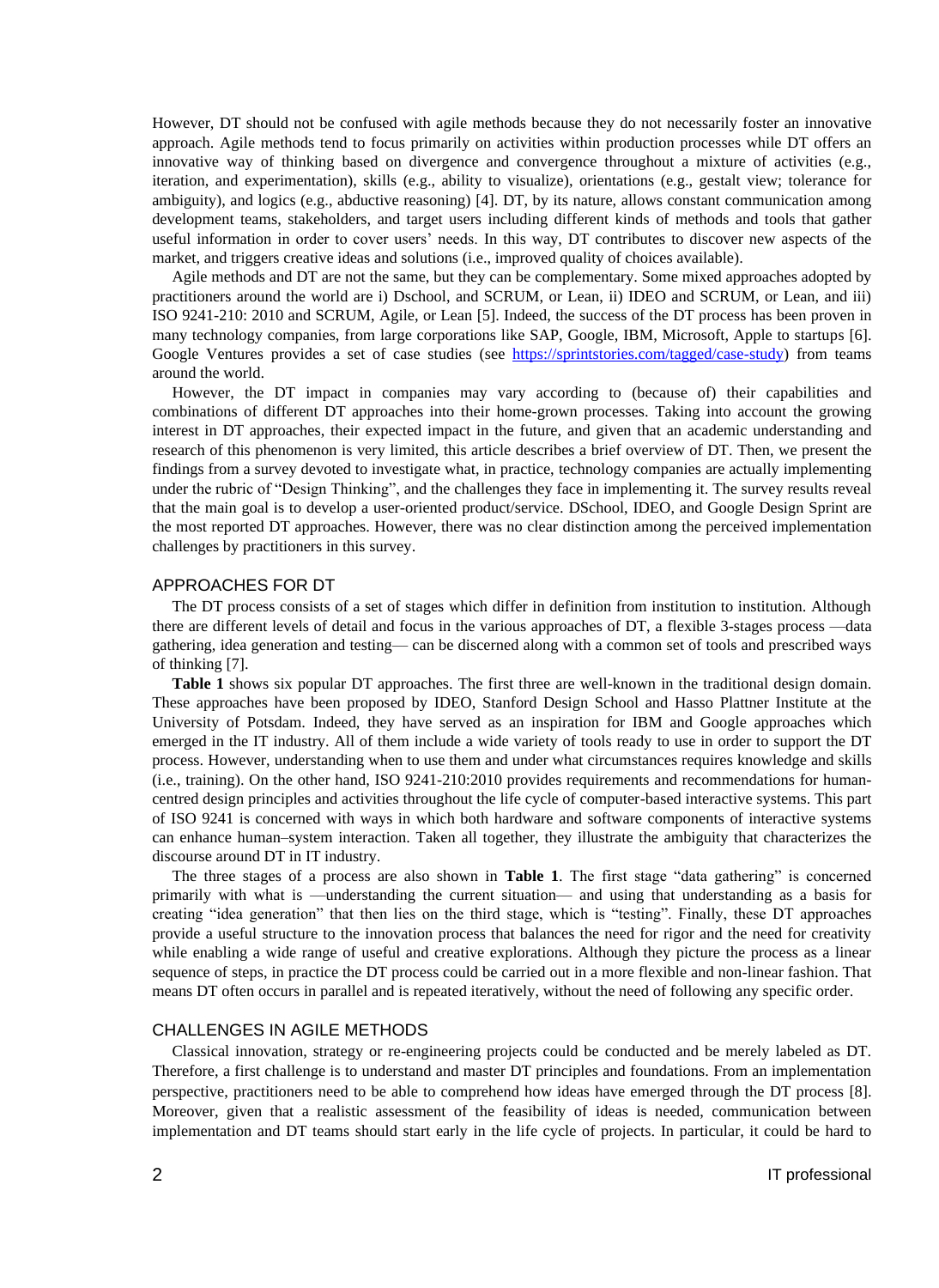maintain an adequate hierarchical communication structure while scaling DT and agile methods from individual teams to company-wide level.

|                                | Data gathering<br>about user needs                         | Idea<br>Generation                          | <b>Testing</b>                                                | Overview                                                                                                                                                                                                                                                                                                      | Source                                                                                     |
|--------------------------------|------------------------------------------------------------|---------------------------------------------|---------------------------------------------------------------|---------------------------------------------------------------------------------------------------------------------------------------------------------------------------------------------------------------------------------------------------------------------------------------------------------------|--------------------------------------------------------------------------------------------|
| <b>IDFO</b>                    | diverse<br>Inspiration                                     | Converter<br>doverse<br>Ideation            | converge<br>Implementation                                    | Human-centered design is<br>a practical,<br>repeatable<br>approach to<br>arriving<br>at.<br>innovative solutions. The proposal is a step-<br>by-step guide to unleashing creativity.                                                                                                                          | https://<br>www.ideo.org/<br>approach                                                      |
| Stanford<br>Design<br>School   | Define<br>Empathize                                        | Ideate                                      | Test<br>Prototype                                             | Methodology for creative problem solving<br>with a focus on the customer or user of the<br>final product. The five stages are not linear.<br>These stages could also be viewed as<br>components that contribute to a project,<br>rather than a step-by-step guide.                                            | https://<br>dschool.stanfor<br>d.edu/<br>resources                                         |
| Hasso<br>Plattner<br>Institute | Observe<br>Point<br>Understand<br>of view                  | Ideate                                      | Prototype<br>Test                                             | The process is based on the intuitive<br>workflow process of a designer. The team is<br>led through iterative loops which take the<br>participants through six phases. User needs<br>and requirements as well as user-oriented<br>invention are central to the process.                                       | https://hpi-<br>academy.de/<br>en/design-<br>thinking/what-<br>is design-<br>thinking html |
| <b>IBM</b>                     | Observe<br><b>A</b> Hills                                  | Reflect<br>Playbacks                        | Make<br>Sponsor Users                                         | The framework is based on a loop that<br>represents the entire product-creation<br>process. The principles are: focus on user<br>outcomes, restless reinvention and diverse<br>empowered.<br>The<br>framework<br>teams.<br>provides the foundation for delivering<br>solutions that meet users' expectations. | https://<br>www.ibm.com/<br>design/<br>thinking/page/<br>framework                         |
| Google:<br>Design<br>Sprint    | <b>Phase Phase</b><br>$1-2$<br>Understand Define           | <b>Phase Phase</b><br>Δ<br>Sketch<br>Decide | <b>Phase Phase</b><br>5.6<br>Prototype Validate               | The process aims to help teams to clearly<br>define goals, validating assumptions and<br>deciding on a product roadmap before<br>starting development. Best known for<br>injecting speed and innovation into product<br>development, the process can also be used<br>to develop new processes.                | https://<br>designsprintkit.<br>withgoogle.co<br>m/<br>methodology/<br>overview            |
| ISO 9241-<br>210:2010          | <b>Understand &amp;</b><br>specify context<br>of use (6.2) | Specify user<br>requeriments (6.3)          | Produce design<br>solutions (6.4)<br>Evaluate<br>design (6.5) | The standard provides requirements and<br>recommendations<br>for<br>human-centred<br>design principles and activities throughout<br>the life cycle of interactive systems. It is<br>intended to be used by those managing<br>design processes.                                                                | https://<br>www.iso.org/<br>standard/<br>52075.html                                        |

**Table 1. Some popular Design Thinking approaches distributed in a three stages process: data gathering, idea generation and testing (adapted from [7]).**

The importance of adequate user involvement to understand user needs is well known in software engineering. This involvement is key in order to develop a software product or service that satisfies user needs. However, that user involvement frequently requires more than a software development process [9] whether traditional, agile or hybrid. Although the Agile Manifesto emphasizes "customer collaboration," its approach does not imply that the team will work towards solving the correct problem. Indeed, agile methods have already included user feedback as part of the requirement process and user stories to capture all the faces of user needs. For instance, Cohn [10] proposed to introduce a Customer Team and adopt observation techniques, conduce user interviews, apply questionnaires, create personas and develop user interfaces prototypes. At first glance, similar techniques are applied in DT. However, DT puts more emphasis on interdisciplinary creative collaboration and team diversity while divergent thinking seems to be avoided in Agile methods in order to keep the overall view on what to do next [11]. After all, DT is not only a toolkit but also a cognitive process or a mindset for innovation in which empathy is an essential element. As not all IT projects need or provide the opportunity for the same level of DT activities, the right selection of methods is another challenge, especially in the early stages of their development.

There are some popular DT approaches, but certainly, there are very little practical examples of adoption of DT in the academic literature (e.g.,  $[12]$ – $[18]$ ) and also there is a limited understanding of what happens when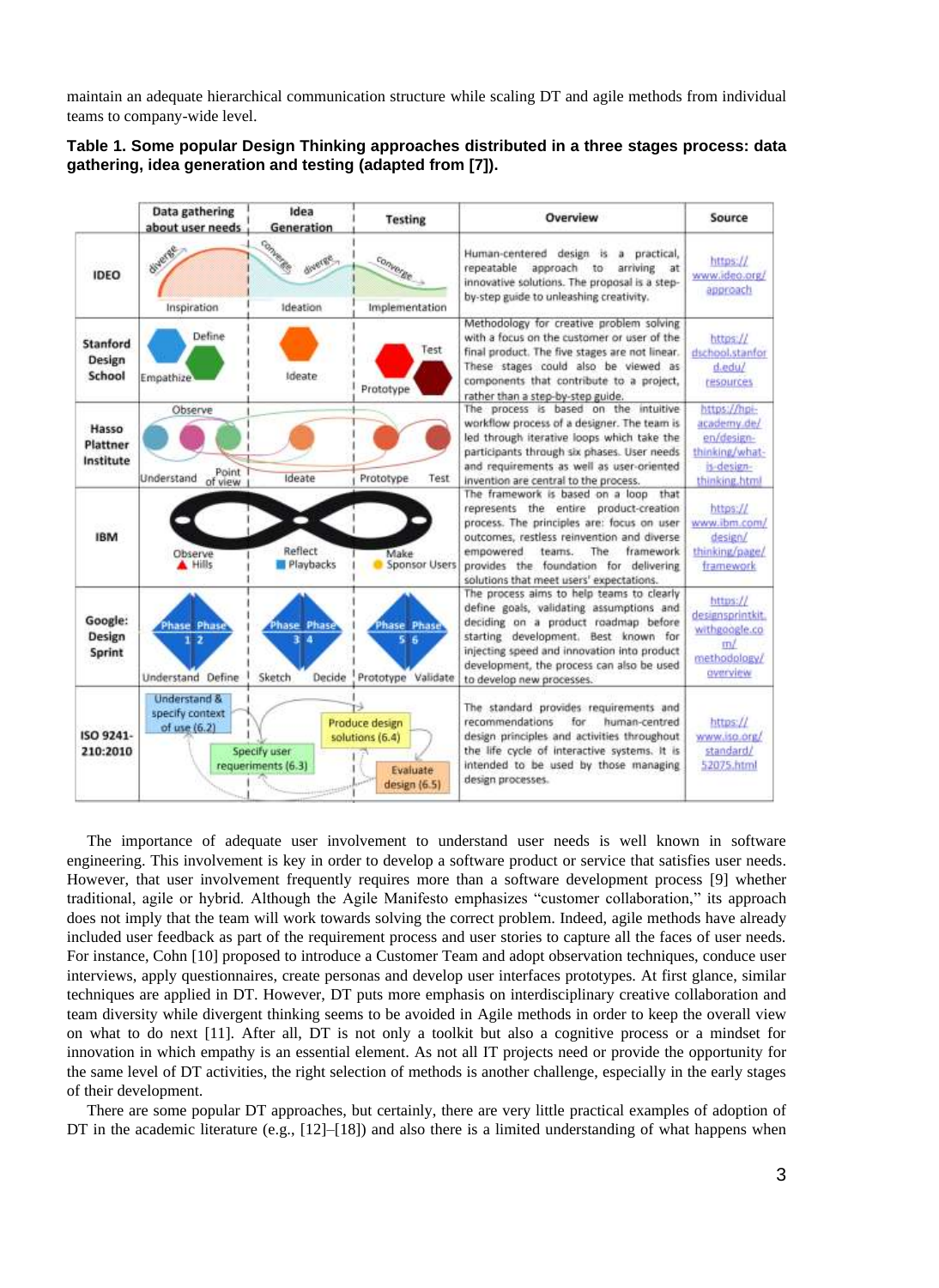DT is adopted in an agile software development project [5], [18]. For instance, the positive and negative implications of its use in real projects are unclear. Thus, the emergence of DT gives rise to several questions: How to measure impact of DT in Agile methods? How will the time spent on understanding the problem before the actual development process starts affect the total project timeline and cost? To what extent will there be fewer change requests due to the adoption of DT? Finally, neither DT nor Agile methods provide support on how to track growth and how to scale a software product or service after its launch [19].

## **Figure 1. Participants' background based on company size, globally distributed projects and work experience.**

## DT IN PRACTICE

Motivated by the growing attention towards DT in the IT industry, we carried out a survey among



practitioners to provide proper empirical figures that would reveal DT approaches and perceived implementation challenges in agile methods. Here, we present an overview of the preliminary results from that survey carried out among 45 practitioners, of which 30 (66.67%) have used some DT approach (see **Figure 1**). Therefore, we focus on the last group of practitioners to get an overview of DT in practice (see details in [https://doi.org/10.6084/m9.figshare.9205793.v4\)](https://doi.org/10.6084/m9.figshare.9205793.v4). Practitioners are from six countries —Mexico (17), United States (6), Brazil (3), Italy (2), Canada (1), and Chile (1). They had wide experience in software development projects —77% reported between 6 and 20+ years of experience in the area—, and 70% worked in large companies while 87% were involved in regionally, nationally, or globally distributed projects.

**Figure 2** shows a set of software development frameworks and methods implemented by the respondents. Although the most used were Waterfall, Scrum, Lean, and XP, all of the respondents stated that they used practices from different approaches (i.e., hybrid approaches). **Figure 2** also depicts the use of DT methods and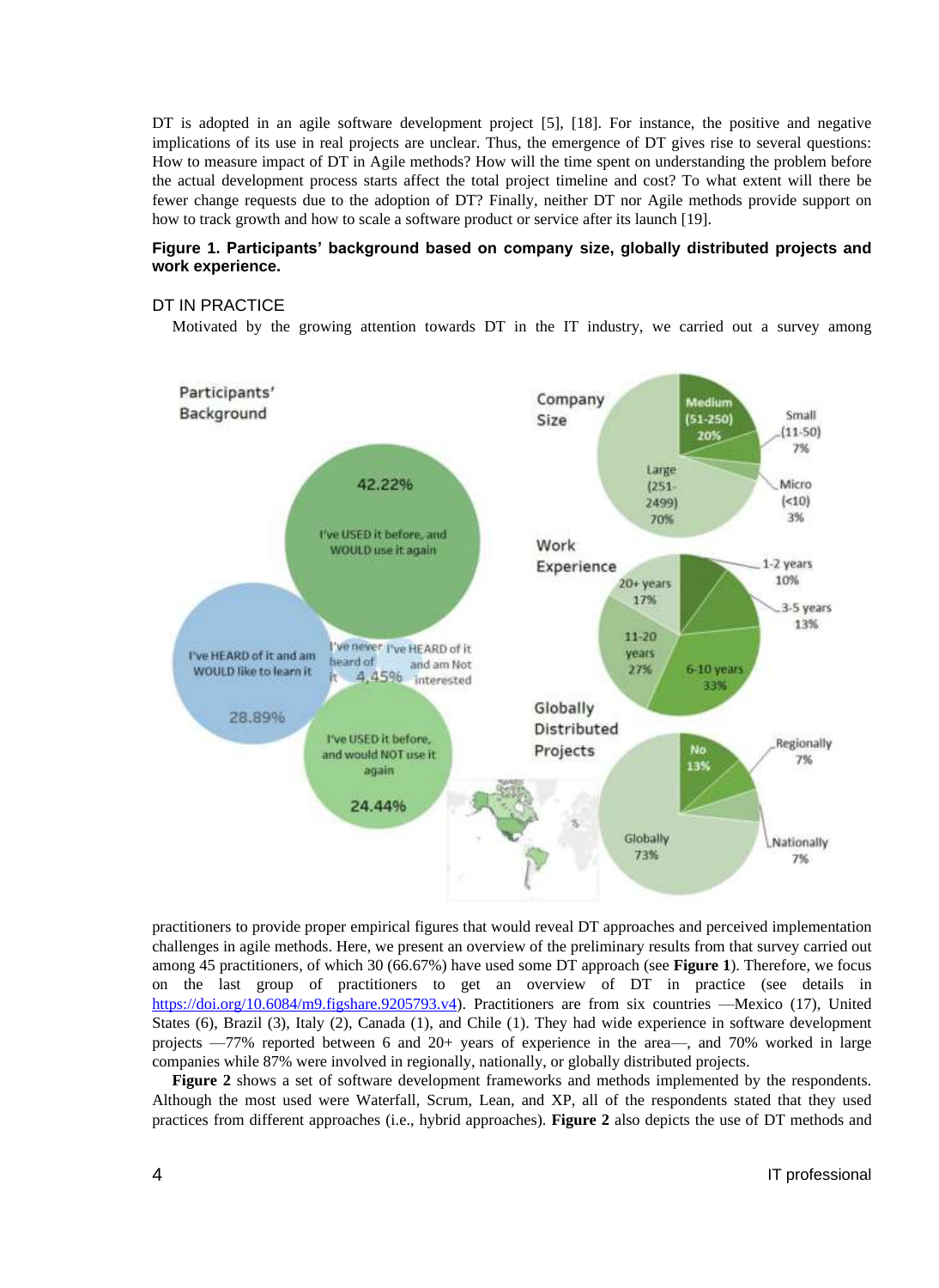frameworks. The most reported were DSchool followed by IDEO, and Google Design Sprint. However, one interesting point is that 50% of respondents stated that they integrated DT and software development approaches in existing new product development (NDP) work —voluntary, on individual basis— while 20% used DT in a workshop format to support/coach innovation projects. In fact, 23% reported that a special innovation function used DT. Regarding how DT approaches are applied (tailored) in regular projects, the answers were distributed equally in three groups. One group of practitioners reported that they do not consider a particular tailoring approach of DT in their projects. On the contrary, another group defined a tailoring approach that continuously guides the application of DT. While another reported that at the beginning of a project, the project lead/designer tailors the DT process based on experience.

### **Figure 2. Frequency of use of Software development approaches and DT approaches.**

Additionally, the main goal that participants aimed to address with DT was to develop a user-oriented product/service, followed by gaining an increased adaptability, improved quality of choices, and increased implementation of ideas. However, it should be noted that few respondents (less than 5) were in a neutral position facing the last three goals. Furthermore, enhanced likelihood of successful implementation as well as decreased risk and cost of failure were pursued by most of the practitioners (80%). Finally, around 50% of

#### **Software Development**



participants paid greater attention in fostering team alignment and collective learning, as well as building engagement and trust.

All of the practitioners also reported that they measured the impact of DT. The most popular measures were questionnaires and surveys from participants (e.g., practitioners, employees, and consumers) in NDP processes, followed by the level of satisfaction based on customer feedback, and traditional Key Performance Indicators (KPIs) such as financial performance, market success, and revenue outcome of DT projects. Although almost all respondents (97%) claimed that they were generally satisfied with their current DT approach, 73% stated that if they could, they would change/improve it while 37% would not use it again.

In spite of that, there was no clear distinction among the perceived implementation challenges by participants. The findings reveal that half of the respondents somewhat disagree that value of DT is difficult to measure using metrics (e.g., KPIs). Apart from that, 50% also disagree or somewhat disagree that (i) DT principles/mindsets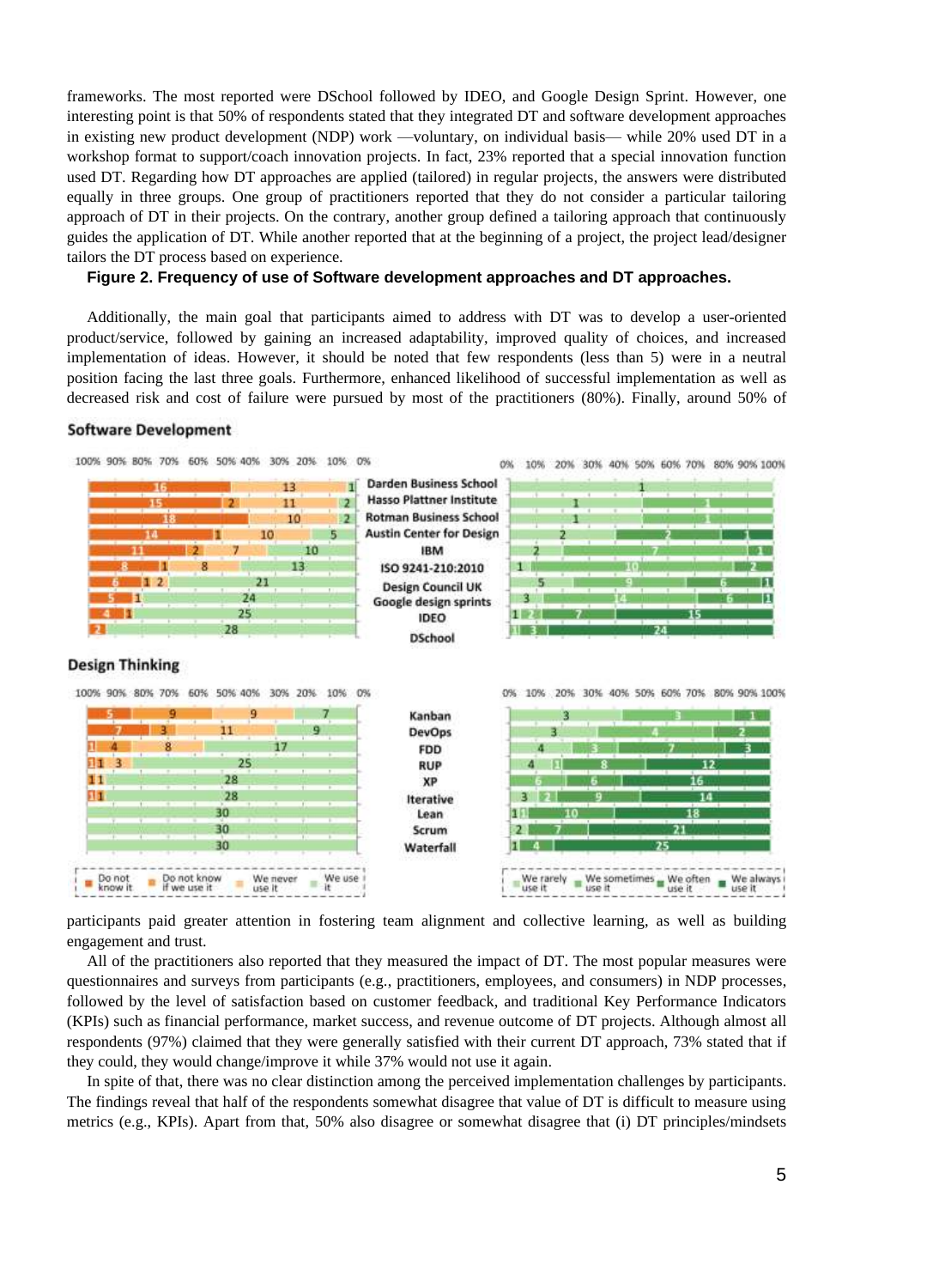clash with organizational culture; (ii) DT ways of working are hard to integrate in existing process and structures; (iii) resulting ideas and concepts are difficult to implement; and (iv) it is difficult to build diverse teams. Likewise, 76% disagree or somewhat disagree that DT skills are difficult to learn and vocabulary from the design world and artifacts are less accepted. However, it is worth stressing that all the challenges aforementioned can diminish the beneficial effect and jeopardize valuable DT adoption.

#### **CONCLUSION**

While DT has brought innovation in many sectors and the literature review leads to the conclusion that DT has significant added value for IT consulting and developing practices, IT industry operates in a different paradigm than from which DT is derived. Therefore, despite the increasing interest for this approach in IT field it should not be considered as a "silver bullet." Succeeding with agile methods and DT is not a matter of course. Rather, the approach needs to be adapted to changing needs during a project lifecycle and its adoption should be carefully evaluated depending on the company's business area and the target application domain of the project. Therefore, there is a need for systematic investigations in this area.

Furthermore, although we survey a relatively small number of practitioners, they agreed that DT skills, ideas, and concepts are easy to learn. Thus, the challenge seems to be not only an effective application of the DT and agile practices in a way that is appropriate to the context but also a change of mindset and the development of right attitude for building empathy with the users and approaching this kind of thinking. Consequently, the tentative conclusion is that the difference from other approaches lies in the attitude or mindset, more than the specific practices and tools, and most significantly, DT is emerging as a very appealing approach to developing the capability for IT-enabled business innovation in organizations.

## REFERENCES

- [1] B. Penzenstadler, "When Does Design Help Thinking, and When Does Design Thinking Help?," *IEEE Softw.*, vol. 37, no. 2, pp. 6–9, Mar. 2020, doi: 10.1109/MS.2019.2958263.
- [2] J. Leidtka, "Exploring the impact of design thinking in action," University of Virginia Darden School of Business, 2018.
- [3] W. M. D. Ruchira Prasad, G. I. U. S. Perera, K. V. Jeeva Padmini, and H. M. N. Dilum Bandara, "Adopting Design Thinking Practices to Satisfy Customer Expectations in Agile Practices: A Case from Sri Lankan Software Development Industry," in *2018 Moratuwa Engineering Research Conference (MERCon)*, Moratuwa, 2018, pp. 471– 476, doi: 10.1109/MERCon.2018.8422006.
- [4] P. Micheli, S. J. S. Wilner, S. H. Bhatti, M. Mura, and M. B. Beverland, "Doing Design Thinking: Conceptual Review, Synthesis, and Research Agenda," *J. Prod. Innov. Manag.*, vol. 36, no. 2, pp. 124–148, 2019, doi: 10.1111/jpim.12466.
- [5] J. C. Pereira and R. de F. S. M. Russo, "Design Thinking Integrated in Agile Software Development: A Systematic Literature Review," *Procedia Comput. Sci.*, vol. 138, pp. 775–782, Jan. 2018, doi: 10.1016/j.procs.2018.10.101.
- [6] H. Park and S. McKilligan, "A Systematic Literature Review for Human-Computer Interaction and Design Thinking Process Integration," in *Design, User Experience, and Usability: Theory and Practice*, 2018, pp. 725–740.
- [7] J. Liedtka, "Perspective: Linking Design Thinking with Innovation Outcomes through Cognitive Bias Reduction," *J. Prod. Innov. Manag.*, vol. 32, no. 6, pp. 925–938, 2015, doi: 10.1111/jpim.12163.
- [8] F. Häger, T. Kowark, J. Krüger, C. Vetterli, F. Übernickel, and M. Uflacker, "DT@Scrum: Integrating Design Thinking with Software Development Processes," in *Design Thinking Research: Building Innovators*, H. Plattner, C. Meinel, and L. Leifer, Eds. Cham: Springer International Publishing, 2015, pp. 263–289.
- [9] L. Corral and I. Fronza, "Design Thinking and Agile Practices for Software Engineering: An Opportunity for Innovation," in *Proceedings of the 19th Annual SIG Conference on Information Technology Education*, New York, NY, USA, 2018, pp. 26–31, doi: 10.1145/3241815.3241864.
- [10] M. Cohn, *User Stories Applied: For Agile Software Development*. Boston: Addison-Wesley Professional, 2004.
- [11] T. Lindberg, C. Meinel, and R. Wagner, "Design Thinking: A Fruitful Concept for IT Development?," in *Design Thinking: Understand – Improve – Apply*, C. Meinel, L. Leifer, and H. Plattner, Eds. Berlin, Heidelberg: Springer Berlin Heidelberg, 2011, pp. 3–18.
- [12] M. M. Higuchi and D. N. Nakano, "Agile Design: A Combined Model Based on Design Thinking and Agile Methodologies for Digital Games Projects," *Rev. Gest. E Proj. - GeP*, vol. 8, no. 2, pp. 109–126, Sep. 2017, doi: 10.5585/10.5585.
- [13] N. Carroll and I. Richardson, "Aligning Healthcare Innovation and Software Requirements Through Design Thinking," in *Proceedings of the International Workshop on Software Engineering in Healthcare Systems*, New York, NY, USA, 2016, pp. 1–7, doi: 10.1145/2897683.2897687.